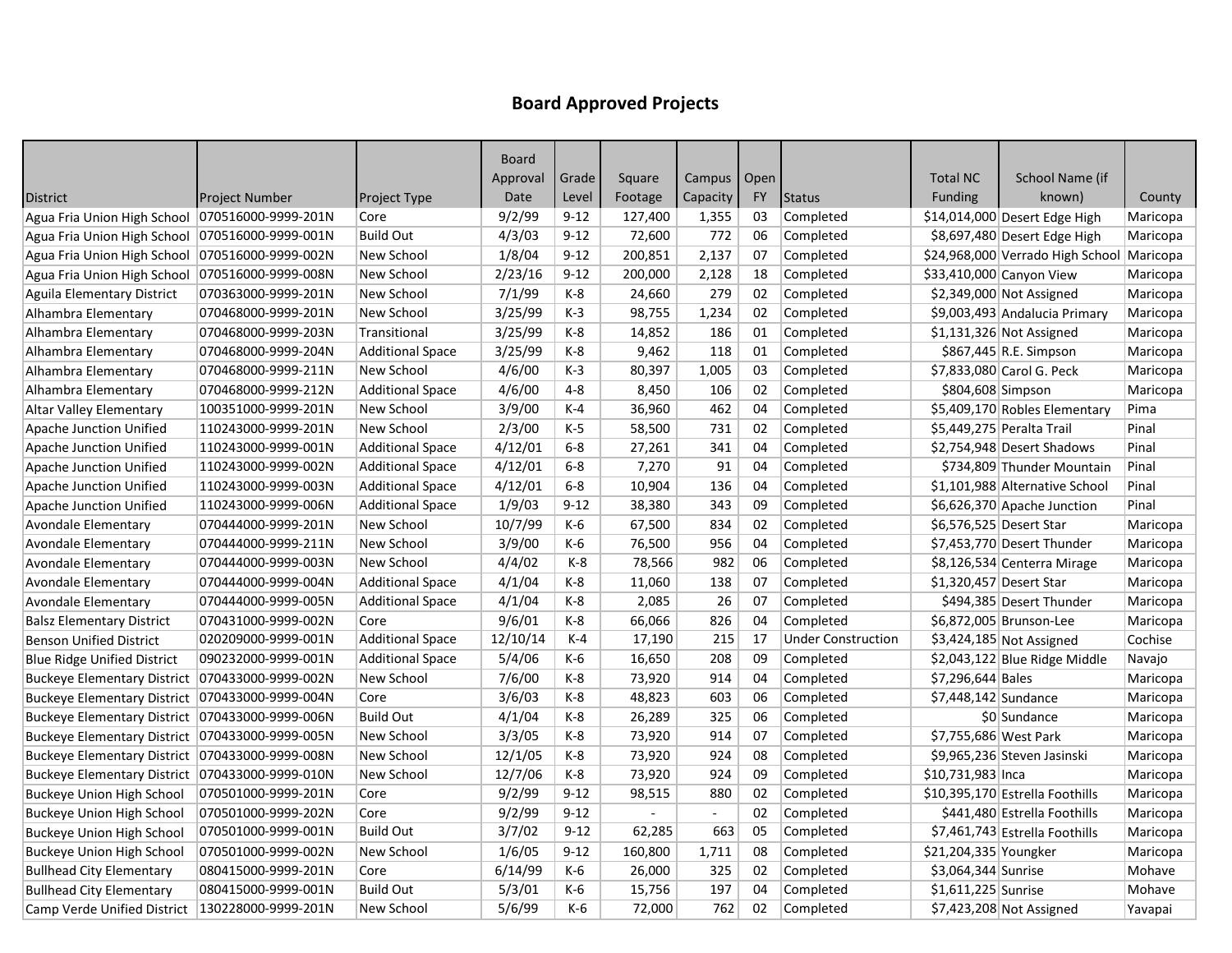|                                    |                     |                         | Board    |          |         |               |           |               |                        |                                          |          |
|------------------------------------|---------------------|-------------------------|----------|----------|---------|---------------|-----------|---------------|------------------------|------------------------------------------|----------|
|                                    |                     |                         | Approval | Grade    | Square  | Campus   Open |           |               | <b>Total NC</b>        | School Name (if                          |          |
| <b>District</b>                    | Project Number      | <b>Project Type</b>     | Date     | Level    | Footage | Capacity      | <b>FY</b> | <b>Status</b> | Funding                | known)                                   | County   |
| <b>Canon Elementary District</b>   | 130350000-9999-201N | New School              | 7/1/99   | K-8      | 24,660  | 279           | 02        | Completed     |                        | \$2,396,867 Not Assigned                 | Yavapai  |
| Cartwright Elementary              | 070483000-9999-201N | New School              | 6/14/99  | $7 - 8$  | 117,400 | 1,468         | 01        | Completed     |                        | \$3,507,305 Atkinson Middle              | Maricopa |
| Cartwright Elementary              | 070483000-9999-004N | <b>Additional Space</b> | 3/9/00   | K-6      | 32,444  | 406           | 05        | Completed     |                        | \$3,126,596 Estrella Middle              | Maricopa |
| Cartwright Elementary              | 070483000-9999-006N | <b>Additional Space</b> | 3/9/00   | K-6      | 17,306  | 216           | 04        | Completed     |                        | $$1,612,054$ Charles W. Harris           | Maricopa |
| Cartwright Elementary              | 070483000-9999-211N | New School              | 3/9/00   | K-6      | 94,562  | 1,182         | 04        | Completed     | \$9,213,176 Pena       |                                          | Maricopa |
| Cartwright Elementary              | 070483000-9999-212N | <b>Additional Space</b> | 3/9/00   | K-6      | 8,394   | 105           | 01        | Completed     |                        | \$781,901 G. Frank Davidson              | Maricopa |
| Cartwright Elementary              | 070483000-9999-213N | <b>Additional Space</b> | 3/9/00   | K-6      | 5,304   | 66            | 02        | Completed     |                        | \$622,038 John F. Long                   | Maricopa |
| Cartwright Elementary              | 070483000-9999-214N | <b>Additional Space</b> | 3/9/00   | K-6      | 10,000  | 125           | 04        | Completed     |                        | \$931,500 Tomahawk                       | Maricopa |
| Cartwright Elementary              | 070483000-9999-003N | New School              | 5/9/02   | $6-8$    | 92,600  | 1,158         | 09        | Completed     |                        | \$13,199,890 Castro Middle               | Maricopa |
| Cartwright Elementary              | 070483000-9999-005N | <b>Additional Space</b> | 5/9/02   | $K-6$    | 32,444  | 406           | 05        | Completed     |                        | \$3,179,836 Desert Sands Middle Maricopa |          |
| Cartwright Elementary              | 070483000-9999-007N | <b>Additional Space</b> | 5/9/02   | K-6      | 32,838  | 410           | 06        | Completed     |                        | \$3,218,452 Frank Borman                 | Maricopa |
| Cartwright Elementary              | 070483000-9999-009N | <b>Additional Space</b> | 1/8/04   | K-6      | 25,992  | 325           | 05        | Completed     |                        | \$2,654,563 Spitalny Elementary          | Maricopa |
| Casa Grande Elementary             | 110404000-9999-001N | New School              | 11/4/04  | $K-5$    | 67,500  | 844           | 07        | Completed     |                        | \$7,839,015 Desert Willow                | Pinal    |
| Casa Grande Elementary             | 110404000-9999-002N | New School              | 11/4/04  | $6 - 8$  | 96,670  | 1,208         | 08        | Completed     | \$12,381,495 Villago   |                                          | Pinal    |
| Casa Grande Elementary             | 110404000-9999-006N | New School              | 1/5/06   | $K-5$    | 67,500  | 844           | 08        | Completed     |                        | \$9,653,725 McCartney Ranch              | Pinal    |
| Casa Grande Union High             | 110502000-9999-001N | New School              | 2/2/06   | $9 - 12$ | 187,500 | 1,995         | 10        | Completed     |                        | \$31,579,446 Vista Grande High           | Pinal    |
| <b>Cave Creek Unified District</b> | 070293000-9999-004N | New School              | 2/6/03   | $K-5$    | 58,500  | 731           | 06        | Completed     |                        | \$5,889,169 Horseshoe Trails             | Maricopa |
| <b>Cave Creek Unified District</b> | 070293000-9999-006N | <b>Additional Space</b> | 3/9/06   | $9 - 12$ | 38,190  | 406           | 12        | Completed     |                        | \$6,379,640 Not Assigned                 | Maricopa |
| <b>Cedar Unified District</b>      | 090225000-9999-001N | New School              | 6/7/01   | $9 - 12$ | 33,500  | 268           | 06        | Completed     |                        | \$4,197,634 White Cone High              | Navajo   |
| <b>Chandler Unified District</b>   | 070280000-9999-201N | New School              | 6/14/99  | K-6      | 85,711  | 1,071         | 01        | Completed     |                        | \$7,713,990 Basha Elementary             | Maricopa |
| <b>Chandler Unified District</b>   | 070280000-9999-211N | New School              | 11/4/99  | K-6      | 84,821  | 1,060         | 02        | Completed     |                        | \$7,633,890 Jane Dee Hull                | Maricopa |
| <b>Chandler Unified District</b>   | 070280000-9999-213N | <b>Additional Space</b> | 11/4/99  | K-6      | 9,540   | 119           | 02        | Completed     |                        | \$921,896 Weinberg                       | Maricopa |
| <b>Chandler Unified District</b>   | 070280000-9999-221N | New School              | 4/6/00   | $7 - 8$  | 85,000  | 1,063         | 03        | Completed     | \$9,300,875 Santan 7-8 |                                          | Maricopa |
| <b>Chandler Unified District</b>   | 070280000-9999-001N | New School              | 3/1/01   | K-6      | 85,500  | 1,069         | 04        | Completed     | \$8,330,265 Santan K-6 |                                          | Maricopa |
| <b>Chandler Unified District</b>   | 070280000-9999-005N | New School              | 3/1/01   | $9 - 12$ | 275,000 | 2,926         | 04        | Completed     |                        | \$32,749,751 Basha High School           | Maricopa |
| <b>Chandler Unified District</b>   | 070280000-9999-003N | New School              | 2/6/03   | K-6      | 30,526  | 382           | 05        | Completed     | \$2,991,854 Hancock    |                                          | Maricopa |
| <b>Chandler Unified District</b>   | 070280000-9999-006N | New School              | 2/6/03   | $7 - 8$  | 120,000 | 1,500         | 06        | Completed     |                        | \$12,697,416 Payne Junior High           | Maricopa |
| <b>Chandler Unified District</b>   | 070280000-9999-007N | New School              | 2/6/03   | K-6      | 30,526  | 382           | 05        | Completed     | \$2,991,853 Navarrete  |                                          | Maricopa |
| <b>Chandler Unified District</b>   | 070280000-9999-004N | <b>Additional Space</b> | 11/6/03  | K-6      | 32,490  | 406           | 05        | Completed     | \$3,318,203 Hancock    |                                          | Maricopa |
| <b>Chandler Unified District</b>   | 070280000-9999-012N | <b>Additional Space</b> | 11/6/03  | K-6      | 32,490  | 406           | 05        | Completed     | \$3,318,204 Navarrete  |                                          | Maricopa |
| <b>Chandler Unified District</b>   | 070280000-9999-013N | New School              | 11/6/03  | $9 - 12$ | 312,500 | 3,324         | 08        | Completed     |                        | \$39,012,500 Perry High School           | Maricopa |
| <b>Chandler Unified District</b>   | 070280000-9999-008N | New School              | 4/7/05   | K-6      | 76,500  | 956           | 07        | Completed     |                        | $$7,922,340$ Ryan Elementary             | Maricopa |
| <b>Chandler Unified District</b>   | 070280000-9999-009N | New School              | 4/7/05   | K-6      | 63,000  | 788           | 07        | Completed     |                        | \$6,524,280 CTA Independence             | Maricopa |
| <b>Chandler Unified District</b>   | 070280000-9999-017N | New School              | 1/5/06   | K-6      | 88,920  | 1,112         | 08        | Completed     | $$10,751,681$ Riggs    |                                          | Maricopa |
| <b>Chandler Unified District</b>   | 070280000-9999-018N | New School              | 1/5/06   | K-6      | 84,780  | 1,060         | 08        | Completed     | \$10,329,432 Fulton    |                                          | Maricopa |
| <b>Chandler Unified District</b>   | 070280000-9999-020N | New School              | 12/7/06  | K-6      | 84,900  | 1,061         | 09        | Completed     |                        | \$11,132,937 Charlotte Patterson         | Maricopa |
| <b>Chandler Unified District</b>   | 070280000-9999-021N | New School              | 12/7/06  | K-6      | 86,220  | 1,078         | 09        | Completed     | \$11,706,576 Haley     |                                          | Maricopa |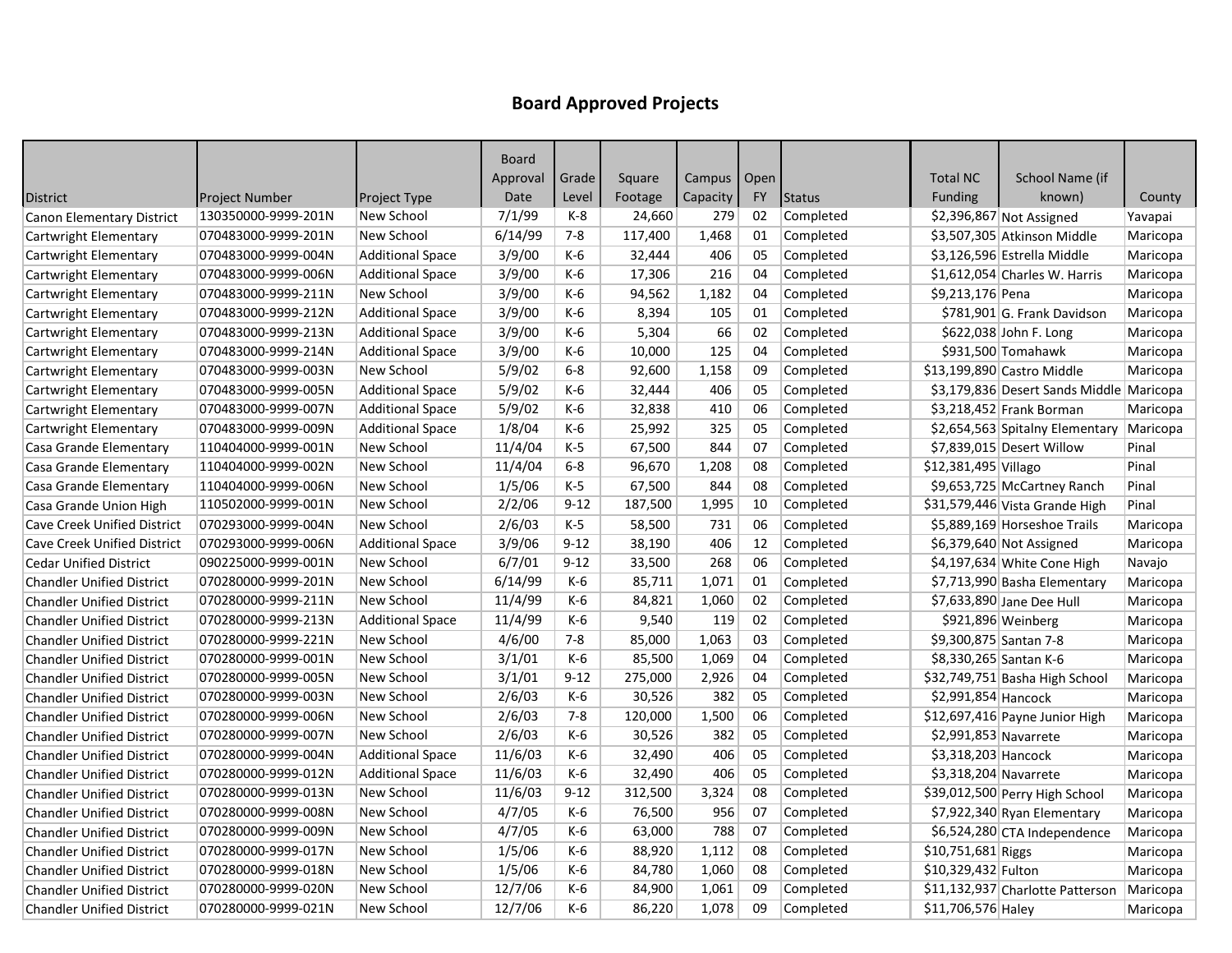|                                                  |                     |                         | Board    |          |         |               |           |                           |                         |                                  |          |
|--------------------------------------------------|---------------------|-------------------------|----------|----------|---------|---------------|-----------|---------------------------|-------------------------|----------------------------------|----------|
|                                                  |                     |                         | Approval | Grade    | Square  | Campus   Open |           |                           | <b>Total NC</b>         | School Name (if                  |          |
| <b>District</b>                                  | Project Number      | Project Type            | Date     | Level    | Footage | Capacity      | <b>FY</b> | <b>Status</b>             | Funding                 | known)                           | County   |
| <b>Chandler Unified District</b>                 | 070280000-9999-025N | <b>Additional Space</b> | 2/23/16  | $7 - 12$ | 79,940  | 900           | 17        | Completed                 |                         | \$12,747,232 Camille Casteel HS  | Maricopa |
| <b>Chandler Unified District</b>                 | 070280000-9999-026N | <b>Additional Space</b> | 2/2/17   | $9 - 12$ | 40,000  | 426           | 18        | <b>Under Construction</b> |                         | \$6,970,000 Hamilton High        | Maricopa |
| <b>Chandler Unified District</b>                 | 070280000-9999-027N | <b>Additional Space</b> | 2/2/17   | $9 - 12$ | 60,000  | 638           | 18        | <b>Under Construction</b> |                         | \$10,455,000 Casteel High School | Maricopa |
| <b>Chandler Unified District</b>                 | 070280000-9999-028N | New School              | 2/2/17   | $7 - 12$ | 24,974  | 281           | 18        | <b>Under Construction</b> |                         | $$4,153,925$ Not Assigned        | Maricopa |
| <b>Chandler Unified District</b>                 | 070280000-9999-029N | <b>Additional Space</b> | 11/30/17 | $9 - 12$ | 25,000  | 266           | 18        | <b>Under Construction</b> |                         | \$4,356,250 Chandler High        | Maricopa |
| <b>Chandler Unified District</b>                 | 070280000-9999-030N | <b>Additional Space</b> | 11/30/17 | $9 - 12$ | 40,000  | 426           | 18        | <b>Under Construction</b> |                         | \$6,970,000 Perry High School    | Maricopa |
| <b>Chandler Unified District</b>                 | 070280000-9999-031N | <b>Additional Space</b> | 11/30/17 | $9 - 12$ | 15,000  | 160           | 18        | <b>Under Construction</b> |                         | \$2,613,750 Casteel High School  | Maricopa |
| <b>Chandler Unified District</b>                 | 070280000-9999-032N | <b>Additional Space</b> | 11/30/17 | $9 - 12$ | 15,000  | 160           | 18        | <b>Under Construction</b> | \$2,613,750 Basha High  |                                  | Maricopa |
| <b>Chandler Unified District</b>                 | 070280000-9999-033N | New School              | 11/29/18 | $9 - 12$ | 100,000 | 1,064         | 19        | <b>Board Approved</b>     |                         | \$17,969,000 Not Assigned        | Maricopa |
| Coconino Accommodation                           | 030199000-9999-201N | New School              | 3/9/00   | $9 - 12$ | 16,750  | 134           | 05        | Completed                 | \$2,195,759 Tse Yaato   |                                  | Coconino |
| Coconino Accommodation                           | 030199000-9999-202N | New School              | 3/9/00   | $9 - 12$ | 16,750  | 134           | 06        | Completed                 | \$2,195,759 Ponderosa   |                                  | Coconino |
| Congress Elementary District 130317000-9999-201N |                     | New School              | 11/4/99  | K-8      | 26,000  | 321           | 02        | Completed                 |                         | \$2,946,466 Not Assigned         | Yavapai  |
| <b>Coolidge Unified District</b>                 | 110221000-9999-002N | New School              | 3/7/02   | $6-8$    | 45,020  | 556           | 04        | Completed                 |                         | \$4,576,283 Coolidge Hohokam     | Pinal    |
| <b>Coolidge Unified District</b>                 | 110221000-9999-201N | New School              | 3/7/02   | K-8      | 69,300  | 857           | 04        | Completed                 |                         | \$6,755,595 San Tan Heights      | Pinal    |
| <b>Coolidge Unified District</b>                 | 110221000-9999-005N | New School              | 4/21/05  | K-8      | 73,920  | 914           | 07        | Completed                 |                         | \$7,755,686 Mountain Vista       | Pinal    |
| <b>Coolidge Unified District</b>                 | 110221000-9999-006N | New School              | 4/6/06   | $9 - 12$ | 160,800 | 1,436         | 09        | Completed                 |                         | \$25,209,800 San Tan Foothills   | Pinal    |
| <b>Coolidge Unified District</b>                 | 110221000-9999-012N | New School              | 4/6/06   | $K-8$    | 73,920  | 924           | 08        | Completed                 |                         | \$9,778,125 Heartland Ranch      | Pinal    |
| Cottonwood-Oak Creek                             | 130406000-9999-002N | Core                    | 8/2/01   | K-8      | 39,018  | 371           | 05        | Completed                 |                         | \$4,713,948 Tavasci Elementary   | Yavapai  |
| <b>Crane Elementary District</b>                 | 140413000-9999-001N | New School              | 2/6/03   | $K-6$    | 58,500  | 731           | 05        | Completed                 |                         | \$5,733,585 Gary A. Knox         | Yuma     |
| <b>Crane Elementary District</b>                 | 140413000-9999-003N | <b>Additional Space</b> | 4/1/04   | $7 - 8$  | 25,000  | 313           | 07        | Completed                 |                         | \$2,695,250 Centennial Middle    | Yuma     |
| <b>Crane Elementary District</b>                 | 140413000-9999-004N | New School              | 3/3/05   | K-6      | 58,500  | 731           | 07        | Completed                 | \$6,730,887 Mesquite    |                                  | Yuma     |
| Creighton Elementary                             | 070414000-9999-201N | New School              | 5/6/99   | K-8      | 100,000 | 1,250         | 01        | Completed                 | \$9,729,008 Excelencia  |                                  | Maricopa |
| Deer Valley Unified District                     | 070297000-9999-201N | New School              | 6/14/99  | K-6      | 72,157  | 902           | 01        | Completed                 |                         | \$6,507,450 Legend Springs       | Maricopa |
| Deer Valley Unified District                     | 070297000-9999-202N | New School              | 6/14/99  | K-8      | 77,735  | 972           | 02        | Completed                 |                         | \$7,083,453 Stetson Hills        | Maricopa |
| Deer Valley Unified District                     | 070297000-9999-211N | New School              | 9/2/99   | $K-8$    | 75,023  | 938           | 02        | Completed                 |                         | \$6,837,750 Sierra Verde         | Maricopa |
| Deer Valley Unified District                     | 070297000-9999-212N | New School              | 9/2/99   | $9 - 12$ | 250,000 | 2,660         | 03        | Completed                 | \$30,600,253 Sandra Day |                                  | Maricopa |
| Deer Valley Unified District                     | 070297000-9999-221N | New School              | 3/9/00   | K-8      | 73,528  | 919           | 03        | Completed                 |                         | \$7,257,949 Gavilan Peak School  | Maricopa |
| Deer Valley Unified District                     | 070297000-9999-004N | New School              | 6/7/01   | K-8      | 83,115  | 1,039         | 04        | Completed                 |                         | \$8,297,320 Sunset Ridge         | Maricopa |
| Deer Valley Unified District                     | 070297000-9999-005N | New School              | 6/7/01   | $K-8$    | 83,115  | 1,039         | 04        | Completed                 | \$8,204,282 Terramar    |                                  | Maricopa |
| Deer Valley Unified District                     | 070297000-9999-010N | New School              | 2/7/02   | $9 - 12$ | 250,000 | 2,660         | 05        | Completed                 |                         | \$29,950,000 Boulder Creek High  | Maricopa |
| Deer Valley Unified District                     | 070297000-9999-012N | New School              | 2/6/03   | $K-8$    | 83,160  | 1,040         | 06        | Completed                 |                         | \$8,265,406 Diamond Canyon       | Maricopa |
| Deer Valley Unified District                     | 070297000-9999-013N | New School              | 3/6/03   | K-8      | 83,160  | 1,040         | 06        | Completed                 |                         | \$8,618,419 West Wing            | Maricopa |
| Douglas Unified District                         | 020227000-9999-001N | <b>Additional Space</b> | 11/29/18 | $9 - 12$ | 87,502  | 931           | 19        | <b>Board Approved</b>     |                         | $$16,509,002$ Not Assigned       | Cochise  |
| <b>Dysart Unified District</b>                   | 070289000-9999-201N | New School              | 10/4/99  | K-8      | 92,400  | 1,155         | 02        | Completed                 |                         | \$8,424,108 West Point           | Maricopa |
| <b>Dysart Unified District</b>                   | 070289000-9999-211N | New School              | 3/9/00   | K-8      | 92,400  | 1,155         | 03        | Completed                 |                         | \$9,613,020 Countryside          | Maricopa |
| <b>Dysart Unified District</b>                   | 070289000-9999-002N | New School              | 3/1/01   | $9 - 12$ | 235,349 | 2,504         | 04        | Completed                 |                         | \$26,795,250 Willow Canyon       | Maricopa |
| <b>Dysart Unified District</b>                   | 070289000-9999-005N | New School              | 1/10/02  | K-8      | 92,400  | 1,155         | 04        | Completed                 |                         | \$9,175,320 Ashton Ranch         | Maricopa |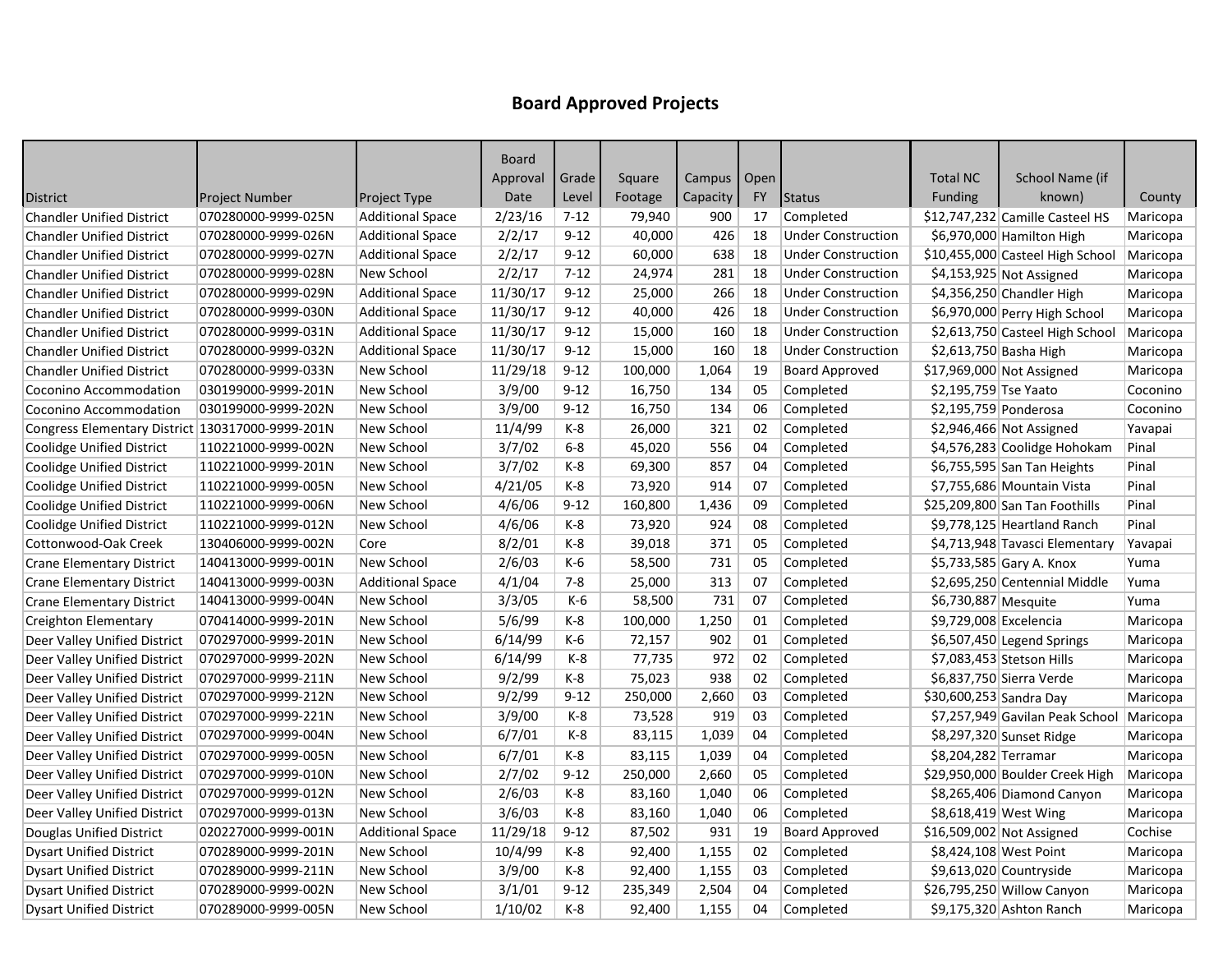|                                                   |                       |                         | Board    |          |         |               |           |               |                           |                                 |          |
|---------------------------------------------------|-----------------------|-------------------------|----------|----------|---------|---------------|-----------|---------------|---------------------------|---------------------------------|----------|
|                                                   |                       |                         | Approval | Grade    | Square  | Campus   Open |           |               | <b>Total NC</b>           | School Name (if                 |          |
| <b>District</b>                                   | <b>Project Number</b> | Project Type            | Date     | Level    | Footage | Capacity      | <b>FY</b> | <b>Status</b> | Funding                   | known)                          | County   |
| <b>Dysart Unified District</b>                    | 070289000-9999-006N   | New School              | 1/10/02  | K-8      | 92,400  | 1,155         | 05        | Completed     |                           | \$9,175,320 Cimarron Springs    | Maricopa |
| <b>Dysart Unified District</b>                    | 070289000-9999-007N   | New School              | 12/5/02  | $K-8$    | 92,400  | 1,155         | 05        | Completed     |                           | \$9,175,320 Marley Park         | Maricopa |
| <b>Dysart Unified District</b>                    | 070289000-9999-008N   | New School              | 12/5/02  | K-8      | 92,400  | 1,155         | 05        | Completed     |                           | \$9,175,320 Thompson Ranch      | Maricopa |
| <b>Dysart Unified District</b>                    | 070289000-9999-009N   | New School              | 1/8/04   | K-8      | 92,834  | 1,160         | 06        | Completed     |                           | \$9,560,628 Sunset Hills        | Maricopa |
| <b>Dysart Unified District</b>                    | 070289000-9999-010N   | New School              | 1/8/04   | K-8      | 92,834  | 1,160         | 06        | Completed     |                           | \$9,560,628 Rancho Gabriella    | Maricopa |
| <b>Dysart Unified District</b>                    | 070289000-9999-011N   | New School              | 1/6/05   | $K-8$    | 101,640 | 1,271         | 07        | Completed     |                           | \$10,656,706 Sonoran Heights    | Maricopa |
| <b>Dysart Unified District</b>                    | 070289000-9999-012N   | New School              | 1/6/05   | K-8      | 101,640 | 1,271         | 07        | Completed     |                           | \$10,664,069 Western Peaks      | Maricopa |
| <b>Dysart Unified District</b>                    | 070289000-9999-014N   | New School              | 1/6/05   | $9 - 12$ | 225,000 | 2,394         | 07        | Completed     | \$28,480,500 Valley Vista |                                 | Maricopa |
| <b>Dysart Unified District</b>                    | 070289000-9999-013N   | New School              | 1/5/06   | K-8      | 101,640 | 1,271         | 08        | Completed     | \$12,004,976 Parkview     |                                 | Maricopa |
| <b>Dysart Unified District</b>                    | 070289000-9999-020N   | New School              | 1/5/06   | K-8      | 101,640 | 1,271         | 08        | Completed     |                           | \$12,034,176 Mountain View      | Maricopa |
| <b>Dysart Unified District</b>                    | 070289000-9999-021N   | New School              | 1/5/06   | K-8      | 101,640 | 1,271         | 08        | Completed     |                           | \$12,034,176 Canyon Ridge       | Maricopa |
| <b>Dysart Unified District</b>                    | 070289000-9999-025N   | New School              | 1/5/06   | $9 - 12$ | 225,000 | 2,394         | 10        | Completed     |                           | \$33,763,863 High School 4      | Maricopa |
| <b>Dysart Unified District</b>                    | 070289000-9999-022N   | New School              | 1/4/07   | K-8      | 101,640 | 1,271         | 09        | Completed     |                           | \$13,784,971 Desert Moon        | Maricopa |
| <b>Dysart Unified District</b>                    | 070289000-9999-023N   | New School              | 1/4/07   | K-8      | 101,640 | 1,271         | 09        | Completed     | \$13,900,739 Riverview    |                                 | Maricopa |
| <b>Florence Unified School</b>                    | 110201000-9999-201N   | New School              | 2/1/01   | K-8      | 101,141 | 1,250         | 03        | Completed     |                           | \$9,983,628 Walker Butte        | Pinal    |
| <b>Florence Unified School</b>                    | 110201000-9999-002N   | <b>Additional Space</b> | 3/1/01   | K-8      | 3,913   | 48            | 02        | Completed     |                           | \$381,244 Johnson Ranch         | Pinal    |
| <b>Florence Unified School</b>                    | 110201000-9999-003N   | <b>Additional Space</b> | 9/6/01   | $9 - 12$ | 72,520  | 604           | 04        | Completed     |                           | \$8,638,931 Florence High       | Pinal    |
| <b>Florence Unified School</b>                    | 110201000-9999-004N   | New School              | 2/6/03   | K-8      | 101,640 | 1,256         | 05        | Completed     |                           | \$10,092,852 Copper Basin       | Pinal    |
| <b>Florence Unified School</b>                    | 110201000-9999-006N   | New School              | 4/1/04   | K-8      | 101,640 | 1,271         | 06        | Completed     |                           | $$10,516,691]$ Skyline Ranch    | Pinal    |
| <b>Florence Unified School</b>                    | 110201000-9999-007N   | New School              | 11/4/04  | K-8      | 101,640 | 1,271         | 07        | Completed     |                           | \$10,664,069 Anthem Elementary  | Pinal    |
| <b>Florence Unified School</b>                    | 110201000-9999-005N   | New School              | 2/2/06   | $9 - 12$ | 201,000 | 1,795         | 10        | Completed     |                           | \$32,206,981 Poston Butte       | Pinal    |
| <b>Florence Unified School</b>                    | 110201000-9999-008N   | New School              | 2/2/06   | K-8      | 101,640 | 1,271         | 09        | Completed     |                           | \$15,646,502 Circle Cross Ranch | Pinal    |
| <b>Florence Unified School</b>                    | 110201000-9999-009N   | New School              | 2/1/07   | $K-8$    | 101,640 | 1,271         | 09        | Completed     |                           | \$15,200,065 Magma Ranch        | Pinal    |
| <b>Fowler Elementary District</b>                 | 070445000-9999-201N   | New School              | 5/6/99   | $K-5$    | 67,577  | 845           | 03        | Completed     |                           | \$6,576,525 Sun Canyon          | Maricopa |
| <b>Fowler Elementary District</b>                 | 070445000-9999-211N   | New School              | 4/6/00   | $K-5$    | 67,500  | 844           | 04        | Completed     |                           | \$11,350,069 Western Valley     | Maricopa |
| <b>Fowler Elementary District</b>                 | 070445000-9999-002N   | Core                    | 9/6/01   | $6-8$    | 50,269  | 608           | 04        | Completed     |                           | \$318,609 Western Valley        | Maricopa |
| <b>Fowler Elementary District</b>                 | 070445000-9999-004N   | New School              | 12/4/03  | $K-5$    | 67,500  | 844           | 06        | Completed     | \$6,893,775 Tuscano       |                                 | Maricopa |
| <b>Fowler Elementary District</b>                 | 070445000-9999-006N   | <b>Build Out</b>        | 12/4/03  | $6 - 8$  | 28,273  | 353           | 06        | Completed     |                           | \$2,866,937 Western Valley      | Maricopa |
| <b>Fowler Elementary District</b>                 | 070445000-9999-009N   | <b>Additional Space</b> | 1/5/06   | $K-5$    | 9,900   | 124           | 08        | Completed     |                           | \$1,157,013 Fowler Elementary   | Maricopa |
| Gadsden Elementary District   140432000-9999-201N |                       | New School              | 4/6/00   | K-6      | 58,500  | 731           | 04        | Completed     |                           | \$5,906,468 Cesar Chavez        | Yuma     |
| Gadsden Elementary District   140432000-9999-202N |                       | <b>Additional Space</b> | 4/6/00   | $K-6$    | 18,000  | 225           | 02        | Completed     |                           | \$1,820,828 Rio Colorado        | Yuma     |
| Gadsden Elementary District 140432000-9999-004N   |                       | New School              | 3/1/01   | K-6      | 60,317  | 754           | 04        | Completed     |                           | \$5,699,655 Desert View         | Yuma     |
| Gadsden Elementary District 140432000-9999-005N   |                       | New School              | 3/1/01   | 7-8      | 80,100  | 1,001         | 04        | Completed     |                           | \$8,228,000 Southwest Junior    | Yuma     |
| Gadsden Elementary District   140432000-9999-007N |                       | Core                    | 4/4/02   | K-6      | 38,025  | 475           | 04        | Completed     | \$3,726,830 Ed Pastor     |                                 | Yuma     |
| <b>Gilbert Unified District</b>                   | 070241000-9999-201N   | New School              | 5/6/99   | K-6      | 77,062  | 963           | 01        | Completed     | \$6,935,580 Carol Rae     |                                 | Maricopa |
| <b>Gilbert Unified District</b>                   | 070241000-9999-203N   | New School              | 5/6/99   | K-6      | 87,188  | 1,090         | 01        | Completed     |                           | \$7,846,920 Boulder Creek       | Maricopa |
| <b>Gilbert Unified District</b>                   | 070241000-9999-211N   | New School              | 11/4/99  | K-6      | 84,909  | 1,061         | 02        | Completed     |                           | $$7,711,200$ Ashland Ranch      | Maricopa |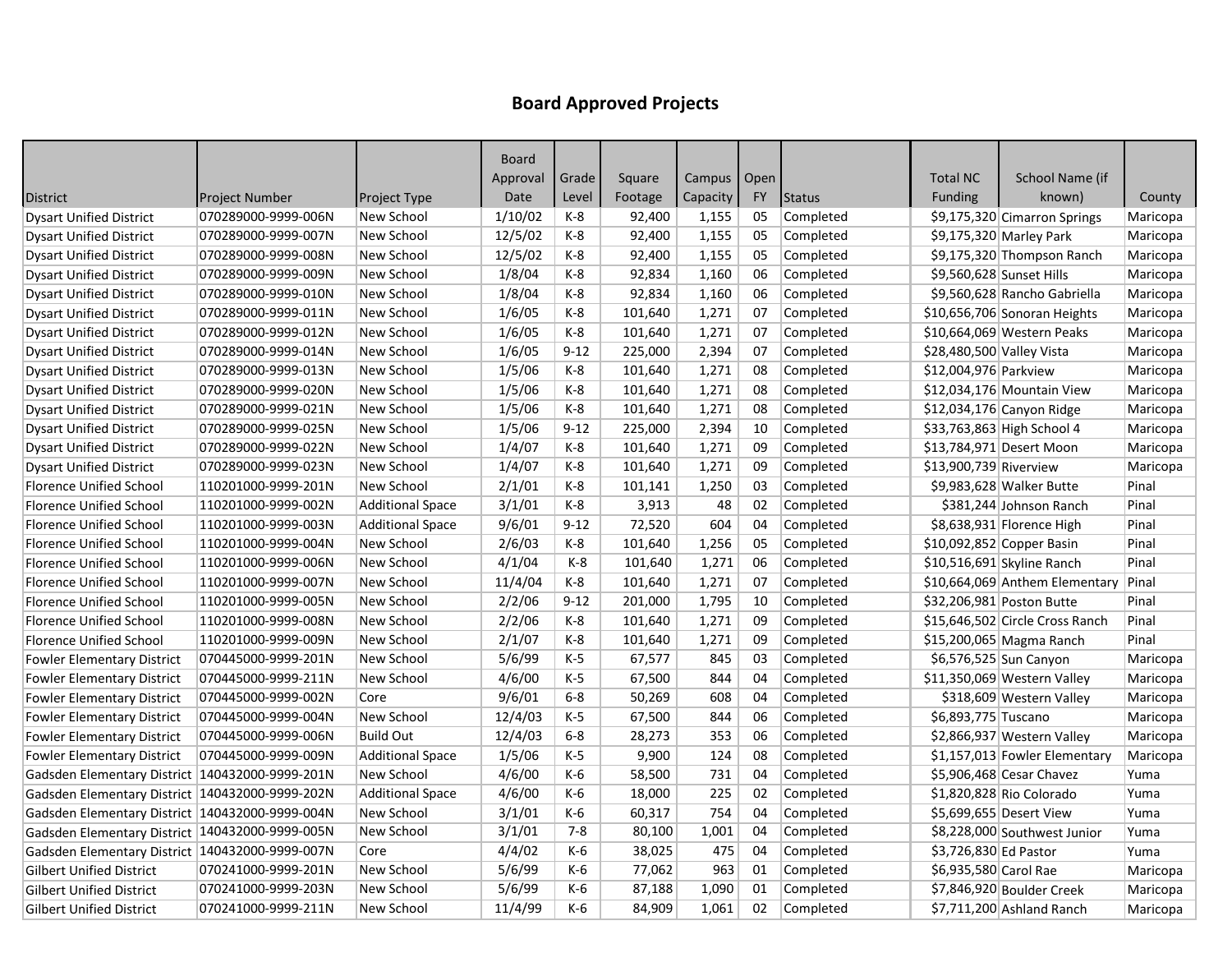|                                                  |                       |                         | <b>Board</b> |          |         |               |           |               |                          |                                        |          |
|--------------------------------------------------|-----------------------|-------------------------|--------------|----------|---------|---------------|-----------|---------------|--------------------------|----------------------------------------|----------|
|                                                  |                       |                         | Approval     | Grade    | Square  | Campus   Open |           |               | <b>Total NC</b>          | School Name (if                        |          |
| District                                         | <b>Project Number</b> | <b>Project Type</b>     | Date         | Level    | Footage | Capacity      | <b>FY</b> | <b>Status</b> | Funding                  | known)                                 | County   |
| <b>Gilbert Unified District</b>                  | 070241000-9999-221N   | New School              | 2/3/00       | $9 - 12$ | 325,000 | 3,433         | 03        | Completed     |                          | \$35,750,000 Desert Ridge              | Maricopa |
| <b>Gilbert Unified District</b>                  | 070241000-9999-231N   | New School              | 2/3/00       | $7 - 8$  | 146,689 | 1,834         | 02        | Completed     |                          | \$14,336,514 Desert Ridge Junior       | Maricopa |
| <b>Gilbert Unified District</b>                  | 070241000-9999-232N   | New School              | 2/3/00       | K-6      | 85,680  | 1,071         | 02        | Completed     |                          | \$7,981,092 Augusta Ranch              | Maricopa |
| <b>Gilbert Unified District</b>                  | 070241000-9999-242N   | New School              | 2/3/00       | K-6      | 84,876  | 1,061         | 03        | Completed     |                          | \$8,269,469 Canyon Rim                 | Maricopa |
| <b>Gilbert Unified District</b>                  | 070241000-9999-005N   | New School              | 4/4/02       | K-6      | 84,761  | 1,060         | 04        | Completed     | \$8,307,426 Spectrum     |                                        | Maricopa |
| <b>Gilbert Unified District</b>                  | 070241000-9999-006N   | New School              | 2/6/03       | K-6      | 84,712  | 1,059         | 06        | Completed     | \$8,302,623 Meridian     |                                        | Maricopa |
| <b>Gilbert Unified District</b>                  | 070241000-9999-010N   | Core                    | 2/6/03       | $7 - 8$  | 95,185  | 1,190         | 05        | Completed     |                          | \$9,805,852 South Valley Junior        | Maricopa |
| Glendale Elementary District 070440000-9999-201N |                       | New School              | 6/14/99      | K-8      | 73,920  | 924           | 02        | Completed     |                          | \$6,739,286 Coyote Ridge               | Maricopa |
| Glendale Elementary District 070440000-9999-203N |                       | <b>Additional Space</b> | 6/14/99      | K-6      | 9,500   | 119           | 01        | Completed     |                          | \$855,000 Melivn E. Sine               | Maricopa |
| Glendale Elementary District 070440000-9999-204N |                       | <b>Additional Space</b> | 10/7/99      | $K-6$    | 9,500   | 119           | 01        | Completed     |                          | \$855,000 Desert Garden                | Maricopa |
| Glendale Elementary District 070440000-9999-211N |                       | New School              | 3/9/00       | K-8      | 93,008  | 1,163         | 04        | Completed     |                          | \$9,131,009 Desert Spirit              | Maricopa |
| Glendale Elementary District 070440000-9999-003N |                       | <b>Additional Space</b> | 1/10/02      | K-8      | 12,041  | 151           | 03        | Completed     |                          | $$1,195,671$ Coyote Ridge              | Maricopa |
| Glendale Elementary District 070440000-9999-004N |                       | <b>Additional Space</b> | 1/10/02      | K-8      | 2,800   | 35            | 03        | Completed     |                          | \$278,040 Glendale American            | Maricopa |
| Glendale Elementary District 070440000-9999-005N |                       | Core                    | 3/6/03       | $K-8$    | 60,060  | 751           | 06        | Completed     |                          | \$5,963,958 Sunset Vista               | Maricopa |
| Hackberry School District                        | 080403000-9999-201N   | New School              | 7/1/99       | K-8      | 16,556  | 187           | 02        | Completed     | \$1,853,772 Cedar Hills  |                                        | Mohave   |
| <b>Higley Unified District</b>                   | 070260000-9999-211N   | New School              | 9/2/99       | K-8      | 110,880 | 1,371         | 02        | Completed     | \$10,108,930 San Tan     |                                        | Maricopa |
| <b>Higley Unified District</b>                   | 070260000-9999-213N   | New School              | 9/2/99       | $9 - 12$ | 227,800 | 1,898         | 02        | Completed     | \$25,058,000 Higley High |                                        | Maricopa |
| <b>Higley Unified District</b>                   | 070260000-9999-203N   | New School              | 9/23/99      | $K-8$    | 94,754  | 1,171         | 01        | Completed     | \$8,634,711 Coronado     |                                        | Maricopa |
| <b>Higley Unified District</b>                   | 070260000-9999-205N   | <b>Additional Space</b> | 9/23/99      | K-8      | 53,130  | 657           | 01        | Completed     |                          | \$4,843,862 Higley Elementary          | Maricopa |
| <b>Higley Unified District</b>                   | 070260000-9999-231N   | New School              | 2/3/00       | K-8      | 110,880 | 1,371         | 03        | Completed     |                          | \$10,943,182 Power Ranch               | Maricopa |
| <b>Higley Unified District</b>                   | 070260000-9999-002N   | New School              | 3/1/01       | K-8      | 94,659  | 1,183         | 06        | Completed     |                          | \$9,794,367 Gateway Pointe             | Maricopa |
| <b>Higley Unified District</b>                   | 070260000-9999-004N   | New School              | 2/10/05      | $K-8$    | 110,880 | 1,386         | 07        | Completed     | \$11,633,530 Cortina     |                                        | Maricopa |
| <b>Higley Unified District</b>                   | 070260000-9999-005N   | New School              | 2/10/05      | $9 - 12$ | 227,800 | 2,423         | 08        | Completed     |                          | \$28,834,924 Williams Field High       | Maricopa |
| <b>Higley Unified District</b>                   | 070260000-9999-006N   | New School              | 4/6/06       | $K-8$    | 94,710  | 1,184         | 08        | Completed     | \$12,069,963 Chaparral   |                                        | Maricopa |
| <b>Holbrook Unified District</b>                 | 090203000-9999-002N   | New School              | 1/4/01       | $K-5$    | 40,500  | 506           | 03        | Completed     |                          | \$5,368,150 Indian Wells               | Navajo   |
| <b>Humboldt Unified District</b>                 | 130222000-9999-201N   | Core                    | 2/3/00       | $9 - 12$ | 98,515  | 718           | 03        | Completed     |                          | \$11,776,483 Bradshaw Mountain Yavapai |          |
| <b>Humboldt Unified District</b>                 | 130222000-9999-001N   | New School              | 3/1/01       | $K-5$    | 58,500  | 731           | 06        | Completed     | $$7,377,418$ Granville   |                                        | Yavapai  |
| <b>Hyder Elementary District</b>                 | 140416000-9999-201N   | New School              | 7/1/99       | K-8      | 24,660  | 279           | 02        | Completed     |                          | \$2,568,723 Not Assigned               | Yuma     |
| <b>Isaac Elementary District</b>                 | 070405000-9999-201N   | New School              | 2/3/00       | $K-5$    | 40,500  | 506           | 02        | Completed     |                          | \$3,772,575 Lela Alston                | Maricopa |
| <b>Isaac Elementary District</b>                 | 070405000-9999-211N   | New School              | 2/3/00       | K-5      | 40,500  | 506           | 03        | Completed     | \$3,973,029 Moya         |                                        | Maricopa |
| Isaac Elementary District                        | 070405000-9999-002N   | Core                    | 6/7/01       | $6 - 8$  | 31,418  | 393           | 05        | Completed     |                          | \$3,514,949 Smith Middle               | Maricopa |
| <b>Isaac Elementary District</b>                 | 070405000-9999-003N   | <b>Build Out</b>        | 3/9/06       | $6 - 8$  | 16,917  | 212           | 08        | Completed     |                          | \$1,929,286 Smith Middle               | Maricopa |
| JO Combs Unified District                        | 110344000-9999-201N   | New School              | 7/1/99       | K-8      | 26,000  | 246           | 02        | Completed     |                          | \$3,073,170 Not Assigned               | Pinal    |
| JO Combs Unified District                        | 110344000-9999-002N   | New School              | 8/2/01       | K-8      | 69,263  | 866           | 04        | Completed     |                          | \$6,836,951 Kathryn Sue                | Pinal    |
| JO Combs Unified District                        | 110344000-9999-004N   | New School              | 4/4/02       | $6-8$    | 96,670  | 1,169         | 08        | Completed     |                          | \$12,626,582 Combs Middle              | Pinal    |
| JO Combs Unified District                        | 110344000-9999-003N   | New School              | 4/1/04       | $K-5$    | 67,500  | 844           | 06        | Completed     |                          | \$6,893,775 Jack W. Harmon             | Pinal    |
| JO Combs Unified District                        | 110344000-9999-005N   | New School              | 12/1/05      | $K-5$    | 67,500  | 844           | 08        | Completed     | \$9,467,505 Ellsworth    |                                        | Pinal    |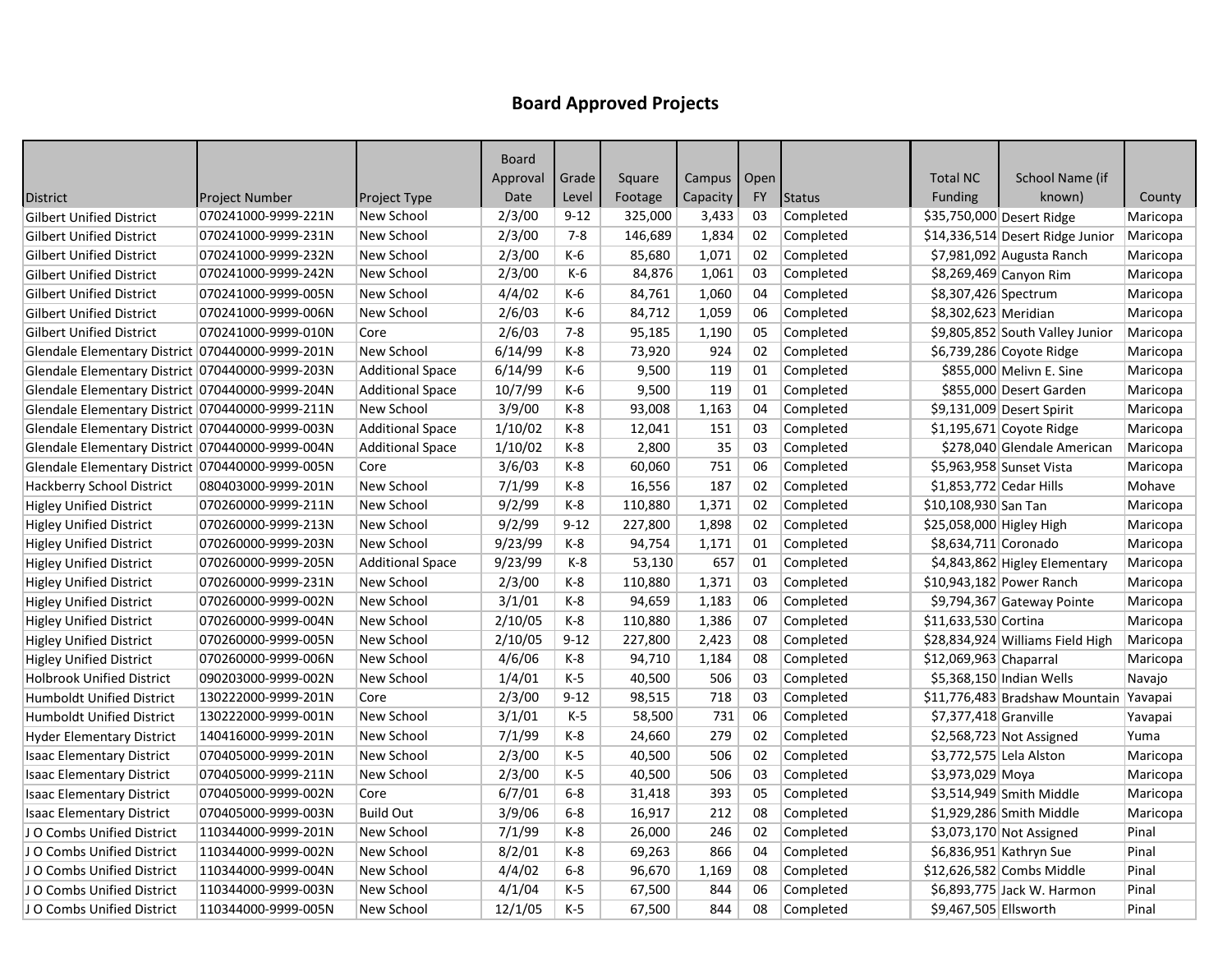|                                                     |                     |                         | Board    |          |         |               |           |           |                          |                                |          |
|-----------------------------------------------------|---------------------|-------------------------|----------|----------|---------|---------------|-----------|-----------|--------------------------|--------------------------------|----------|
|                                                     |                     |                         | Approval | Grade    | Square  | Campus   Open |           |           | <b>Total NC</b>          | School Name (if                |          |
| <b>District</b>                                     | Project Number      | Project Type            | Date     | Level    | Footage | Capacity      | <b>FY</b> | Status    | Funding                  | known)                         | County   |
| JO Combs Unified District                           | 110344000-9999-007N | New School              | 12/1/05  | $K-5$    | 67,500  | 844           | 09        | Completed |                          | \$10,514,839 Ranch Elementary  | Pinal    |
| JO Combs Unified District                           | 110344000-9999-016N | New School              | 12/7/06  | $9 - 12$ | 227,800 | 2,034         | 10        | Completed |                          | \$38,851,718 Not Assigned      | Pinal    |
| Laveen Elementary District                          | 070459000-9999-201N | <b>Additional Space</b> | 6/14/99  | $7 - 8$  | 25,634  | 317           | 02        | Completed |                          | \$1,747,050 Vista del Sur      | Maricopa |
| Laveen Elementary District                          | 070459000-9999-202N | New School              | 6/14/99  | K-6      | 62,909  | 778           | 03        | Completed | \$6,112,856 Cheatham     |                                | Maricopa |
| Laveen Elementary District                          | 070459000-9999-004N | New School              | 4/1/04   | K-8      | 92,400  | 1,142         | 07        | Completed |                          | \$12,675,330 Trailside Point   | Maricopa |
| Laveen Elementary District                          | 070459000-9999-003N | New School              | 4/7/05   | $K-8$    | 92,400  | 1,155         | 08        | Completed |                          | \$11,981,350 Desert Meadows    | Maricopa |
| Laveen Elementary District                          | 070459000-9999-006N | New School              | 4/6/06   | K-8      | 92,400  | 1,155         | 13        | Completed |                          | \$12,943,704 Not Assigned      | Maricopa |
| <b>Liberty Elementary District</b>                  | 070425000-9999-201N | New School              | 6/14/99  | K-8      | 55,500  | 686           | 02        | Completed |                          | \$5,469,894 Rainbow Valley     | Maricopa |
| Liberty Elementary District                         | 070425000-9999-002N | <b>Additional Space</b> | 11/4/99  | K-8      | 9,360   | 116           | 04        | Completed |                          | \$921,047 Rainbow Valley       | Maricopa |
| <b>Liberty Elementary District</b>                  | 070425000-9999-211N | New School              | 11/4/99  | $K-8$    | 64,640  | 799           | 05        | Completed |                          | \$6,383,493 Westar Elementary  | Maricopa |
| <b>Liberty Elementary District</b>                  | 070425000-9999-221N | New School              | 3/9/00   | K-8      | 73,920  | 914           | 06        | Completed | \$7,296,643 Freedom      |                                | Maricopa |
| Litchfield Elementary District 070479000-9999-201N  |                     | New School              | 11/4/99  | $6-8$    | 108,000 | 1,350         | 03        | Completed |                          | $$10,079,641$ Wigwam Creek     | Maricopa |
| Litchfield Elementary District 070479000-9999-211N  |                     | New School              | 5/4/00   | $K-5$    | 72,000  | 900           | 03        | Completed |                          | \$7,015,313 Corte Sierra       | Maricopa |
| Litchfield Elementary District 070479000-9999-003N  |                     | Core                    | 2/7/02   | $6 - 8$  | 56,552  | 707           | 05        | Completed |                          | \$5,748,511 Verrado Middle     | Maricopa |
| Litchfield Elementary District 070479000-9999-002N  |                     | New School              | 12/5/02  | $K-5$    | 72,000  | 900           | 05        | Completed |                          | \$7,056,720 Dreaming Summit    | Maricopa |
| Litchfield Elementary District 070479000-9999-004N  |                     | New School              | 1/8/04   | $K-5$    | 72,000  | 900           | 06        | Completed |                          | $$7,353,360$ Barbara Robey     | Maricopa |
| Litchfield Elementary District 070479000-9999-005N  |                     | <b>Build Out</b>        | 1/8/04   | $6-8$    | 30,451  | 381           | 05        | Completed |                          | \$3,225,370 Verrado Middle     | Maricopa |
| Litchfield Elementary District 070479000-9999-010N  |                     | New School              | 11/2/06  | $6-8$    | 87,003  | 1,088         | 10        | Completed |                          | \$12,032,228 L. Thomas Heck    | Maricopa |
| Littlefield Unified District                        | 080409000-9999-201N | <b>Additional Space</b> | 4/6/00   | $K-8$    | 9,200   | 114           | 03        | Completed |                          | \$1,309,672 Not Assigned       | Mohave   |
| Littlefield Unified District                        | 080409000-9999-001N | Core                    | 6/7/01   | $9 - 12$ | 22,646  | 181           | 05        | Completed |                          | \$4,220,849 Littlefield High   | Mohave   |
| Littlefield Unified District                        | 080409000-9999-005N | <b>Build Out</b>        | 2/1/07   | $9 - 12$ | 12,194  | 98            | 09        | Completed |                          | \$2,052,128 Beaver Dam High    | Mohave   |
| Littleton Elementary District   070465000-9999-201N |                     | New School              | 5/6/99   | K-8      | 80,342  | 993           | 02        | Completed | \$7,528,959 Collier      |                                | Maricopa |
| Littleton Elementary District   070465000-9999-211N |                     | New School              | 2/3/00   | $K-8$    | 81,288  | 1,005         | 05        | Completed |                          | \$7,567,956 Quinton Elementary | Maricopa |
| Littleton Elementary District   070465000-9999-005N |                     | New School              | 1/8/04   | K-8      | 89,991  | 1,125         | 06        | Completed |                          | $$9,292,951$ Country Place     | Maricopa |
| Littleton Elementary District   070465000-9999-006N |                     | New School              | 1/6/05   | $K-8$    | 89,813  | 1,123         | 08        | Completed |                          | \$11,661,429 Estrella Vista    | Maricopa |
| Littleton Elementary District   070465000-9999-008N |                     | New School              | 2/2/06   | K-8      | 89,813  | 1,123         | 09        | Completed | \$12,441,343 Tres Rios   |                                | Maricopa |
| Maine Consolidated District   030310000-9999-201N   |                     | New School              | 7/1/99   | $K-8$    | 19,588  | 221           | 02        | Completed |                          | \$1,803,779 Not Assigned       | Coconino |
| <b>Marana Unified District</b>                      | 100206000-9999-002N | New School              | 2/2/06   | K-6      | 58,500  | 731           | 08        | Completed |                          | \$6,836,895 Rattlesnake Ridge  | Pima     |
| Maricopa County Regional                            | 070199000-9999-001N | New School              | 6/6/02   | $K-6$    | 22,500  | 282           | 05        | Completed |                          | \$2,205,225 Tempe Thomas J.    | Maricopa |
| Maricopa Unified School                             | 110220000-9999-003N | New School              | 8/2/01   | K-5      | 48,240  | 603           | 04        | Completed | \$4,700,023 Santa Rosa   |                                | Pinal    |
| Maricopa Unified School                             | 110220000-9999-008N | New School              | 6/3/04   | K-6      | 40,500  | 506           | 06        | Completed |                          | \$4,136,265 Pima Butte         | Pinal    |
| Maricopa Unified School                             | 110220000-9999-007N | New School              | 4/7/05   | $6 - 8$  | 83,475  | 1,009         | 07        | Completed |                          | \$9,605,468 Maricopa Wells     | Pinal    |
| Maricopa Unified School                             | 110220000-9999-009N | New School              | 2/2/06   | $K-5$    | 76,500  | 956           | 07        | Completed | \$8,940,555 Maricopa     |                                | Pinal    |
| <b>Maricopa Unified School</b>                      | 110220000-9999-010N | New School              | 2/2/06   | K-5      | 76,500  | 956           | 08        | Completed |                          | \$9,598,242 Santa Cruz at      | Pinal    |
| Maricopa Unified School                             | 110220000-9999-013N | <b>Additional Space</b> | 2/2/06   | $9 - 12$ | 160,800 | 1,649         | 10        | Completed |                          | \$25,305,900 Not Assigned      | Pinal    |
| Maricopa Unified School                             | 110220000-9999-012N | New School              | 2/1/07   | K-5      | 76,500  | 956           | 09        | Completed | \$10,420,578 Butterfield |                                | Pinal    |
| Maricopa Unified School                             | 110220000-9999-017N | New School              | 2/1/07   | $K-5$    | 76,500  | 956           | 09        | Completed | \$10,372,339 Saddleback  |                                | Pinal    |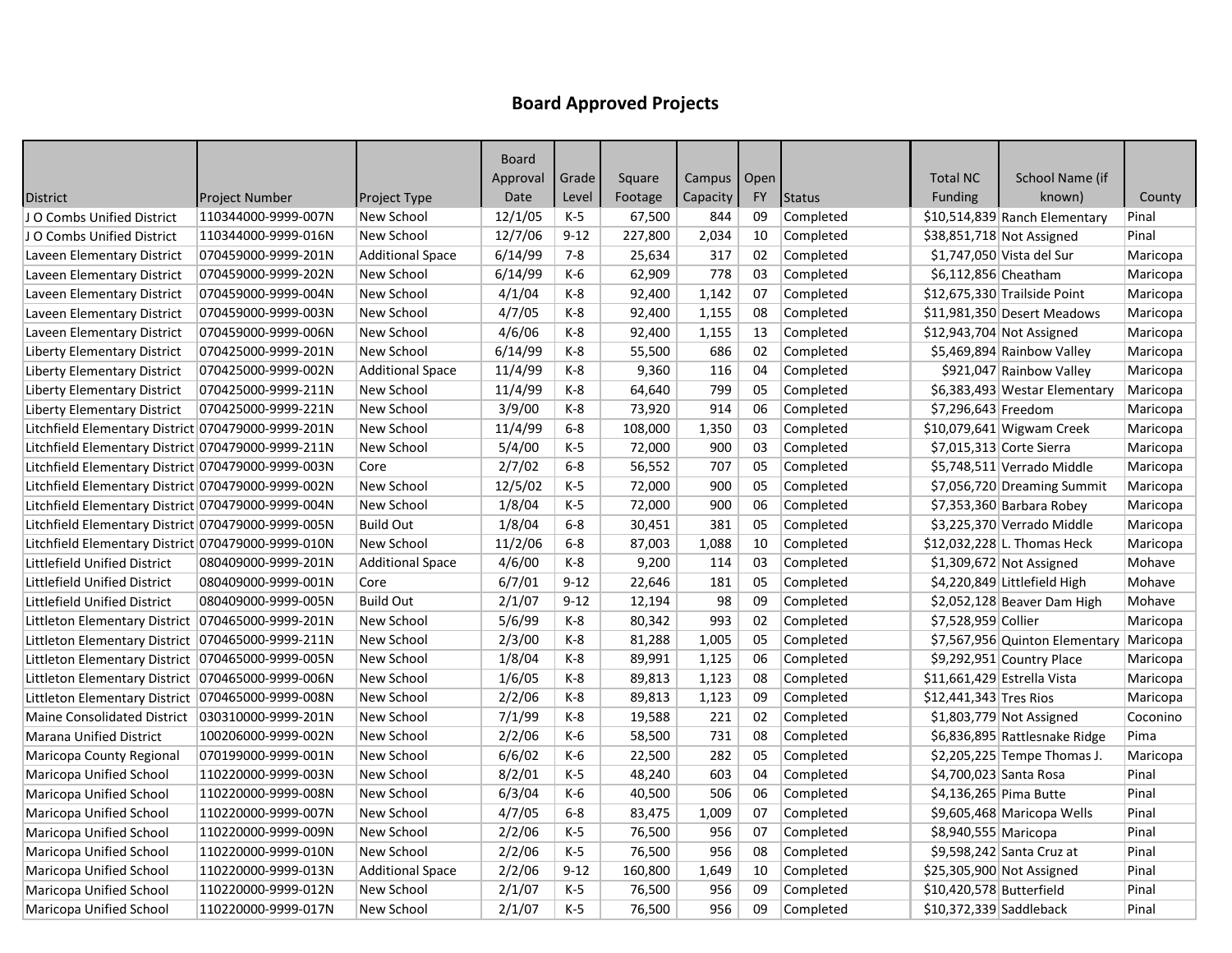|                                                    |                       |                         | <b>Board</b> |          |         |               |           |                           |                           |                                           |            |
|----------------------------------------------------|-----------------------|-------------------------|--------------|----------|---------|---------------|-----------|---------------------------|---------------------------|-------------------------------------------|------------|
|                                                    |                       |                         | Approval     | Grade    | Square  | Campus   Open |           |                           | <b>Total NC</b>           | School Name (if                           |            |
| <b>District</b>                                    | <b>Project Number</b> | Project Type            | Date         | Level    | Footage | Capacity      | <b>FY</b> | Status                    | <b>Funding</b>            | known)                                    | County     |
| Maricopa Unified School                            | 110220000-9999-020N   | New School              | 2/1/07       | $6-8$    | 87,003  | 1,088         | 09        | Completed                 |                           | \$12,504,212 Desert Wind Middle           | Pinal      |
| Maricopa Unified School                            | 110220000-9999-022N   | New School              | 11/29/18     | $9 - 12$ | 125,000 | 1,330         | 19        | <b>Board Approved</b>     |                           | \$22,461,250 Not Assigned                 | Pinal      |
| <b>McNary Elementary District</b>                  | 010323000-9999-201N   | New School              | 7/1/99       | K-8      | 26,000  | 294           | 02        | Completed                 |                           | $$2,701,823$ Not Assigned                 | Apache     |
| <b>Mesa Unified District</b>                       | 070204000-9999-201N   | New School              | 5/6/99       | $K-6$    | 69,739  | 872           | 01        | Completed                 |                           | \$6,276,510 Pedro Guerrero                | Maricopa   |
| <b>Mesa Unified District</b>                       | 070204000-9999-211N   | New School              | 6/14/99      | K-6      | 68,942  | 862           | 02        | Completed                 |                           | \$6,204,780 Dilworth Briton               | Maricopa   |
| <b>Mesa Unified District</b>                       | 070204000-9999-221N   | New School              | 10/7/99      | $7-9$    | 160,000 | 1,889         | 02        | Completed                 |                           | \$16,000,000 George Smith Junior Maricopa |            |
| <b>Mesa Unified District</b>                       | 070204000-9999-001N   | New School              | 6/7/01       | $K-6$    | 72,000  | 900           | 03        | Completed                 |                           | \$7,014,960 Zaharis Elementary            | Maricopa   |
| Morristown Elementary                              | 070375000-9999-201N   | New School              | 7/1/99       | $K-8$    | 26,000  | 264           | 02        | Completed                 |                           | \$2,468,066 Not Assigned                  | Maricopa   |
| Naco Elementary District                           | 020323000-9999-201N   | New School              | 7/1/99       | K-8      | 17,870  | 202           | 02        | Completed                 |                           | \$1,927,836 Not Assigned                  | Cochise    |
| <b>Nadaburg Unified District</b>                   | 070381000-9999-201N   | New School              | 2/12/04      | $K-8$    | 69,300  | 857           | 09        | Completed                 |                           | \$10,271,421 Desert Oasis                 | Maricopa   |
| Navajo County                                      | 090199000-9999-001N   | New School              | 4/7/05       | $K-12$   | 17,500  | 20            | 08        | Completed                 |                           | \$2,971,639 Not Assigned                  | Navajo     |
| Palo Verde Elementary                              | 070449000-9999-201N   | <b>Additional Space</b> | 3/9/00       | K-8      | 4,140   | 51            | 02        | Completed                 |                           | \$470,947 Not Assigned                    | Maricopa   |
| Palo Verde Elementary                              | 070449000-9999-001N   | <b>Additional Space</b> | 8/2/01       | K-8      | 23,215  | 287           | 04        | Completed                 |                           | \$2,507,017 Not Assigned                  | Maricopa   |
| Paradise Valley Unified                            | 070269000-9999-201N   | New School              | 11/4/99      | K-6      | 74,110  | 926           | 03        | Completed                 |                           | \$7,220,537 Pinnacle Peak                 | Maricopa   |
| Patagonia Union High School   120520000-9999-001N  |                       | New School              | 6/5/03       | $9 - 12$ | 45,484  | 351           | 06        | Completed                 |                           | \$7,213,036 Patagonia High                | Santa Cruz |
| Pendergast Elementary                              | 070492000-9999-201N   | New School              | 5/6/99       | K-8      | 69,300  | 866           | 01        | Completed                 |                           | $$2,161,185$ Canyon Breeze                | Maricopa   |
| Pendergast Elementary                              | 070492000-9999-203N   | New School              | 5/6/99       | K-8      | 69,789  | 872           | 02        | Completed                 |                           | \$6,318,081 Sonoran Sky                   | Maricopa   |
| Pendergast Elementary                              | 070492000-9999-212N   | New School              | 11/4/99      | $K-8$    | 73,990  | 925           | 03        | Completed                 | \$6,751,899 Rio Vista     |                                           | Maricopa   |
| Pendergast Elementary                              | 070492000-9999-003N   | New School              | 3/1/01       | K-8      | 73,990  | 925           | 05        | Completed                 |                           | \$6,885,123 Sunset Ridge                  | Maricopa   |
| Pendergast Elementary                              | 070492000-9999-211N   | <b>Additional Space</b> | 3/1/01       | K-8      | 5,476   | 68            | 02        | Completed                 |                           | \$499,247 Copper King                     | Maricopa   |
| Pendergast Elementary                              | 070492000-9999-004N   | New School              | 5/9/02       | K-8      | 69,300  | 866           | 07        | Completed                 | \$6,881,490 Amberlea      |                                           | Maricopa   |
| Pendergast Elementary                              | 070492000-9999-007N   | <b>Additional Space</b> | 5/9/02       | K-8      | 14,097  | 176           | 04        | Completed                 |                           | \$1,399,832 Sonoran Sky                   | Maricopa   |
| Peoria Unified District                            | 070211000-9999-201N   | New School              | 8/19/99      | K-8      | 115,068 | 1,438         | 01        | Completed                 |                           | \$10,490,750 Country Meadows              | Maricopa   |
| Peoria Unified District                            | 070211000-9999-211N   | New School              | 9/2/99       | K-8      | 115,068 | 1,438         | 01        | Completed                 | \$10,490,750 Coyote Hills |                                           | Maricopa   |
| Peoria Unified District                            | 070211000-9999-221N   | New School              | 2/3/00       | $K-8$    | 97,000  | 1,213         | 02        | Completed                 | \$9,152,920 Zuni Hills    |                                           | Maricopa   |
| Peoria Unified District                            | 070211000-9999-222N   | New School              | 2/3/00       | K-8      | 97,000  | 1,215         | 04        | Completed                 | \$9,573,954 Parkridge     |                                           | Maricopa   |
| Peoria Unified District                            | 070211000-9999-001N   | New School              | 2/1/01       | $9 - 12$ | 225,000 | 2,394         | 05        | Completed                 |                           | \$26,795,250 Raymond S. Kellis            | Maricopa   |
| <b>Peoria Unified District</b>                     | 070211000-9999-006N   | New School              | 3/6/03       | $9 - 12$ | 225,000 | 2,394         | 07        | Completed                 |                           | \$27,351,900 Liberty High School          | Maricopa   |
| <b>Pima Unified District</b>                       | 050206000-9999-002N   | <b>Additional Space</b> | 11/29/18     | K-6      | 8,550   | 107           | 19        | <b>Board Approved</b>     |                           | \$1,319,693 Not Assigned                  | Graham     |
| <b>Pinon Unified District</b>                      | 090204000-9999-001N   | New School              | 5/3/01       | $6-8$    | 19,334  | 234           | 03        | Completed                 |                           | \$2,543,084 Not Assigned                  | Navajo     |
| Queen Creek Unified District 070295000-9999-201N   |                       | New School              | 10/7/99      | $9 - 12$ | 172,972 | 1,441         | 03        | Completed                 |                           | \$19,149,671 Queen Creek High             | Maricopa   |
| Queen Creek Unified District   070295000-9999-211N |                       | New School              | 3/9/00       | K-5      | 63,000  | 788           | 03        | Completed                 |                           | \$6,138,399 Jack Barnes                   | Maricopa   |
| Queen Creek Unified District 070295000-9999-004N   |                       | New School              | 3/4/04       | $K-5$    | 63,000  | 788           | 06        | Completed                 |                           | \$6,434,190 Frances Brandon-              | Maricopa   |
| Queen Creek Unified District 070295000-9999-007N   |                       | <b>Additional Space</b> | 3/4/04       | $9 - 12$ | 40,842  | 365           | 06        | Completed                 |                           | \$5,018,568 Queen Creek High              | Maricopa   |
| Queen Creek Unified District 070295000-9999-006N   |                       | New School              | 3/3/05       | $6 - 8$  | 96,670  | 1,169         | 09        | Completed                 |                           | $$13,460,189$ Newell Barney               | Maricopa   |
| Queen Creek Unified District   070295000-9999-009N |                       | New School              | 2/2/17       | $9 - 12$ | 141,875 | 1,509         | 19        | <b>Under Construction</b> |                           | \$24,721,719 Not Assigned                 | Maricopa   |
| Queen Creek Unified District 070295000-9999-005N   |                       | New School              | 11/30/17     | $K-5$    | 63,000  | 788           | 18        | <b>Under Construction</b> |                           | \$8,980,650 Not Assigned                  | Maricopa   |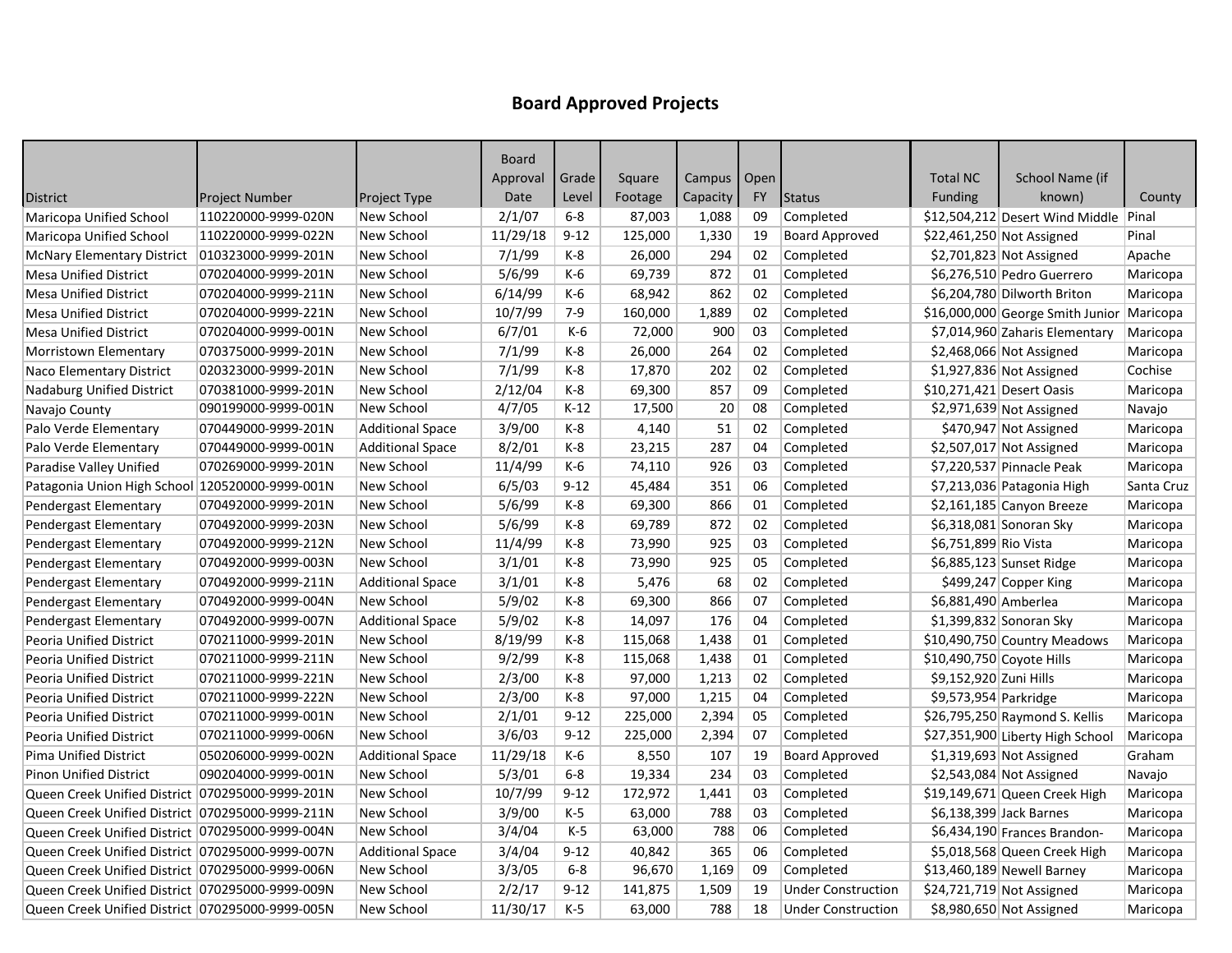|                                                    |                     |                         | <b>Board</b> |          |         |               |           |                           |                           |                                |            |
|----------------------------------------------------|---------------------|-------------------------|--------------|----------|---------|---------------|-----------|---------------------------|---------------------------|--------------------------------|------------|
|                                                    |                     |                         | Approval     | Grade    | Square  | Campus   Open |           |                           | <b>Total NC</b>           | School Name (if                |            |
| <b>District</b>                                    | Project Number      | Project Type            | Date         | Level    | Footage | Capacity      | <b>FY</b> | <b>Status</b>             | <b>Funding</b>            | known)                         | County     |
| Ray Unified District                               | 110203000-9999-001N | New School              | 2/6/03       | $K-12$   | 67,850  | 668           | 04        | Completed                 |                           | \$9,547,993 Not Assigned       | Pinal      |
| Red Mesa Unified District                          | 010227000-9999-001N | Core                    | 6/7/01       | $9 - 12$ | 21,775  | 174           | 07        | Completed                 |                           | $$6,782,501$ Red Valley / Cove | Apache     |
| Red Rock Elementary District 110405000-9999-001N   |                     | New School              | 1/4/07       | K-8      | 97,020  | 1,199         | 09        | Completed                 |                           | $$15,471,624$ Not Assigned     | Pinal      |
| Red Rock Elementary District 110405000-9999-005N   |                     | Transitional            | 11/1/07      | $K-8$    |         |               | 08        | Completed                 |                           | \$49,948 Not Assigned          | Pinal      |
| Riverside Elementary District 070402000-9999-201N  |                     | <b>Additional Space</b> | 7/1/99       | $K-8$    | 26,750  | 331           | 01        | Completed                 | \$2,438,795 Riverside     |                                | Maricopa   |
| Riverside Elementary District 070402000-9999-001N  |                     | New School              | 8/2/01       | $5-8$    | 42,750  | 528           | 06        | Completed                 | \$4,280,985 King Ridge    |                                | Maricopa   |
| Roosevelt Elementary                               | 070466000-9999-003N | New School              | 3/6/03       | K-8      | 73,920  | 924           | 06        | Completed                 |                           | \$7,340,256 Bernard Black      | Maricopa   |
| Saddle Mountain Unified                            | 070390000-9999-001N | New School              | 5/1/03       | $K-8$    | 46,200  | 571           | 08        | Completed                 |                           | \$8,009,279 Winter's Well      | Maricopa   |
| Saddle Mountain Unified                            | 070390000-9999-003N | New School              | 2/2/06       | K-8      | 69,300  | 857           | 08        | Completed                 | \$9,530,494 Tartesso      |                                | Maricopa   |
| <b>Safford Unified District</b>                    | 050201000-9999-001N | New School              | 11/29/18     | K-6      | 42,210  | 528           | 19        | <b>Board Approved</b>     |                           | \$7,525,349 Not Assigned       | Graham     |
| Sahuarita Unified District                         | 100230000-9999-002N | New School              | 1/8/04       | K-8      | 110,880 | 1,371         | 07        | Completed                 | \$11,691,532 Anza         |                                | Pima       |
| Sahuarita Unified District                         | 100230000-9999-003N | <b>Additional Space</b> | 1/8/04       | $9 - 12$ | 23,063  | 206           | 06        | Completed                 |                           | \$2,877,312 Sahuarita High     | Pima       |
| Sahuarita Unified District                         | 100230000-9999-007N | New School              | 1/5/06       | $9 - 12$ | 127,864 | 1,195         | 13        | Completed                 |                           | \$22,604,300 Walden Grove High | Pima       |
| San Fernando Elementary                            | 100335000-9999-002N | New School              | 4/4/02       | $K-8$    | 4,620   | 57            | 08        | Completed                 |                           | \$1,523,270 Not Assigned       | Pima       |
| Santa Cruz Valley Unified                          | 120235000-9999-001N | New School              | 9/6/01       | $K-5$    | 40,950  | 512           | 04        | Completed                 |                           | \$4,634,997 Pena Blanca        | Santa Cruz |
| Santa Cruz Valley Unified                          | 120235000-9999-002N | Core                    | 3/7/02       | $6-8$    | 50,268  | 608           | 04        | Completed                 | $$5,714,344$ Calabasas    |                                | Santa Cruz |
| Santa Cruz Valley Unified                          | 120235000-9999-005N | <b>Build Out</b>        | 4/3/03       | $6 - 8$  | 27,068  | 327           | 04        | Completed                 |                           | \$2,751,462 Not Assigned       | Santa Cruz |
| Santa Cruz Valley Unified                          | 120235000-9999-006N | New School              | 4/7/05       | $6-8$    | 38,668  | 468           | 09        | Completed                 |                           | \$7,020,837 Coatimundi Middle  | Santa Cruz |
| Sentinel Elementary District                       | 070371000-9999-201N | New School              | 7/1/99       | $K-8$    | 8,550   | 97            | 02        | Completed                 |                           | \$1,235,372 Not Assigned       | Maricopa   |
| Skull Valley Elementary                            | 130315000-9999-201N | New School              | 7/1/99       | $K-8$    | 8,550   | 97            | 02        | Completed                 |                           | $$1,020,240$ Not Assigned      | Yavapai    |
| Snowflake Unified District                         | 090205005-9999-201N | <b>Additional Space</b> | 5/6/99       | $K-12$   | 24,000  | 238           | 01        | Completed                 |                           | \$2,772,000 Not Assigned       | Navajo     |
| Somerton Elementary                                | 140411000-9999-001N | <b>Additional Space</b> | 8/2/01       | $6-8$    | 24,168  | 292           | 04        | Completed                 |                           | \$2,531,935 Not Assigned       | Yuma       |
| Somerton Elementary                                | 140411000-9999-002N | Core                    | 2/6/03       | $K-5$    | 23,400  | 225           | 06        | Completed                 |                           | \$2,299,985 Valle Del Encanto  | Yuma       |
| Somerton Elementary                                | 140411000-9999-008N | New School              | 11/29/18     | K-6      | 22,500  | 281           | 19        | <b>Board Approved</b>     |                           | \$3,307,500 Not Assigned       | Yuma       |
| Somerton Elementary                                | 140411000-9999-009N | New School              | 11/29/18     | $K-6$    | 22,500  | 281           | 19        | <b>Board Approved</b>     |                           | \$3,307,500 Not Assigned       | Yuma       |
| Sunnyside Unified District                         | 100212000-9999-001N | New School              | 3/4/04       | $K-5$    | 54,000  | 675           | 08        | Completed                 |                           | \$7,621,811 Gallego Elementary | Pima       |
| Sunnyside Unified District                         | 100212000-9999-002N | New School              | 3/4/04       | $6-8$    | 67,669  | 846           | 06        | Completed                 |                           | \$7,167,500 Lauffer Middle     | Pima       |
| Sunnyside Unified District                         | 100212000-9999-004N | <b>Additional Space</b> | 1/10/08      | $9 - 12$ | 59,625  | 634           | 12        | Completed                 |                           | \$9,960,356 Not Assigned       | Pima       |
| <b>Tanque Verde Unified</b>                        | 100213000-9999-001N | <b>Additional Space</b> | 4/7/10       | $7 - 12$ | 20,859  | 187           | 13        | Completed                 |                           | \$3,715,403 Not Assigned       | Pima       |
| <b>Thatcher Unified District</b>                   | 050204000-9999-001N | <b>Additional Space</b> | 4/6/11       | $K-6$    | 9,270   | 116           | 15        | Completed                 |                           | $$1,330,152$ Not Assigned      | Graham     |
| Tolleson Elementary District   070417000-9999-201N |                     | New School              | 7/1/99       | $K-8$    | 83,160  | 1,028         | 03        | Completed                 |                           | \$8,318,675 Sheely Farms       | Maricopa   |
| Tolleson Elementary District   070417000-9999-001N |                     | New School              | 2/1/01       | K-8      | 36,960  | 457           | 03        | Completed                 |                           | \$3,648,322 Tolleson Early     | Maricopa   |
| Tolleson Elementary District   070417000-9999-002N |                     | New School              | 1/8/04       | K-8      | 64,680  | 800           | 06        | Completed                 |                           | \$6,692,440 Desert Oasis       | Maricopa   |
| Tolleson Union High School                         | 070514000-9999-201N | New School              | 9/2/99       | $9 - 12$ | 225,000 | 2,394         | 03        | Completed                 |                           | \$21,852,340 La Joya Community | Maricopa   |
| Tolleson Union High School                         | 070514000-9999-211N | New School              | 3/9/00       | $9 - 12$ | 225,000 | 2,394         | 05        | Completed                 |                           | \$26,794,598 Copper Canyon     | Maricopa   |
| Tolleson Union High School                         | 070514000-9999-003N | New School              | 4/6/06       | $9 - 12$ | 225,000 | 2,394         | 09        | Completed                 | \$33,278,764 Sierra Linda |                                | Maricopa   |
| <b>Tolleson Union High School</b>                  | 070514000-9999-006N | New School              | 11/30/17     | $9 - 12$ | 275,000 | 2,926         | 19        | <b>Under Construction</b> |                           | \$47,918,750 West Point High   | Maricopa   |